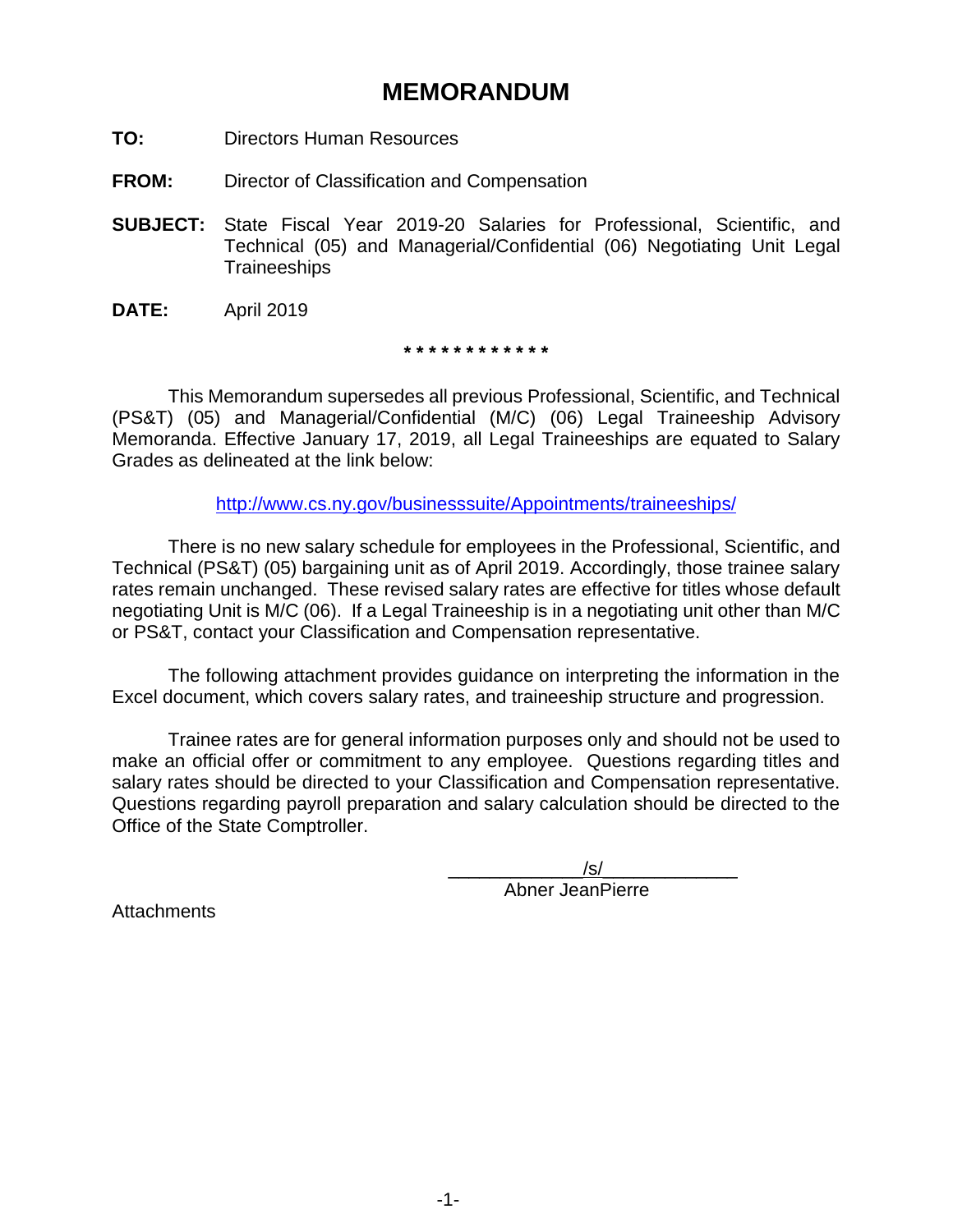## **ATTACHMENT – TRAINEESHIP EXCEL SPREADSHEET LEGEND**

| Header                                            | <b>Description</b>                                                                                                                                                                                                                                                                                                                                                                                                                                                                           |
|---------------------------------------------------|----------------------------------------------------------------------------------------------------------------------------------------------------------------------------------------------------------------------------------------------------------------------------------------------------------------------------------------------------------------------------------------------------------------------------------------------------------------------------------------------|
| <b>Trainee Title</b>                              | This column displays the Traineeship Title(s). Note that traineeships begin upon<br>eligibility to take the NYS Bar exam. If not admitted to the NYS Bar within two years<br>of appointment, Traineeship must be terminated.                                                                                                                                                                                                                                                                 |
| <b>Equated Salary Grade</b>                       | Although traineeship titles are non-statutory (NS), they are equated to a Salary<br>Grade. Accordingly, Hiring Rates, Performance Advancement amounts, and the like,<br>are tied to the equated Grade.                                                                                                                                                                                                                                                                                       |
| <b>Qualifications</b>                             | These are the minimum qualifications associated with appointment to each<br>Traineeship Title. Appointments can be made to any trainee level depending on the<br>qualifications of the hiree.                                                                                                                                                                                                                                                                                                |
| <b>Equated Salary Grade</b><br><b>Hiring Rate</b> | The salary associated with the equated Salary Grade (per the PS&T or M/C pay scale<br>effective April 2018). Two distinct columns, one for PS&T traineeships and one for<br>M/C traineeships, are presented.                                                                                                                                                                                                                                                                                 |
|                                                   | There will be cases, based on prior graded State service, where State employees<br>appointed to a traineeship will be compensated at a higher rate than is the typical for<br>a given traineeship. The actual salary for these employees will be determined by the<br>Office of the State Comptroller, pursuant to standardized payroll practices.                                                                                                                                           |
| <b>Not to Exceed</b><br><b>Amount</b>             | As is the case with most traineeships, this number represents the Job Rate of the<br>salary grade of the Target Title - PS&T Grade 25 or M/C M-1. Due to prior graded<br>State service, certain State employees can enter a traineeship above this rate and/or<br>have their salary progress beyond this rate.                                                                                                                                                                               |
| Performance<br><b>Advancement</b>                 | State employees who successfully have reached the mid-point of a Trainee Level<br>and/or completed a Traineeship Level (these numbers are calculated in weeks and<br>depend on the length of a traineeship), and/or have completed the traineeship, and<br>receive the highest rating for that traineeship, may be eligible for a Performance<br>Advancement (certain exceptions may apply).                                                                                                 |
|                                                   | The highest rating for most traineeships typically is referred to as "Substantially<br>Exceeds Expectations." Sometimes the shorter form "Substantially Exceeds" is<br>used, sometimes "Outstanding," and sometimes a moniker that is particular to a<br>given traineeship. All these terms should be considered synonymous, with one<br>another and with the highest rating in a given traineeship, unless the context<br>suggests otherwise.                                               |
|                                                   | The Performance Advancement is the value of the Performance Advancement of<br>the PS&T/ or M/C Grade to which the traineeship Level is equated. (For example,<br>the Performance Advancement of a Trainee 1 title which is equated to Grade 20<br>would be the standard, statutory PS&T Grade 20 Performance Advancement<br>amount.)                                                                                                                                                         |
| Increase upon<br><b>Completion</b>                | As is the case with most traineeships, this number represents the Performance<br>Advancement of the Target Title. This type of compensation only is available to State<br>employees who successfully have completed a traineeship who also entered the<br>traineeship with prior graded State service and have advanced to a higher graded<br>position by way of the traineeship. This amount is added on top of a Trainee's<br>attained salary upon successful completion of a traineeship. |

# **ATTACHMENT B – ADVANCED PLACEMENT**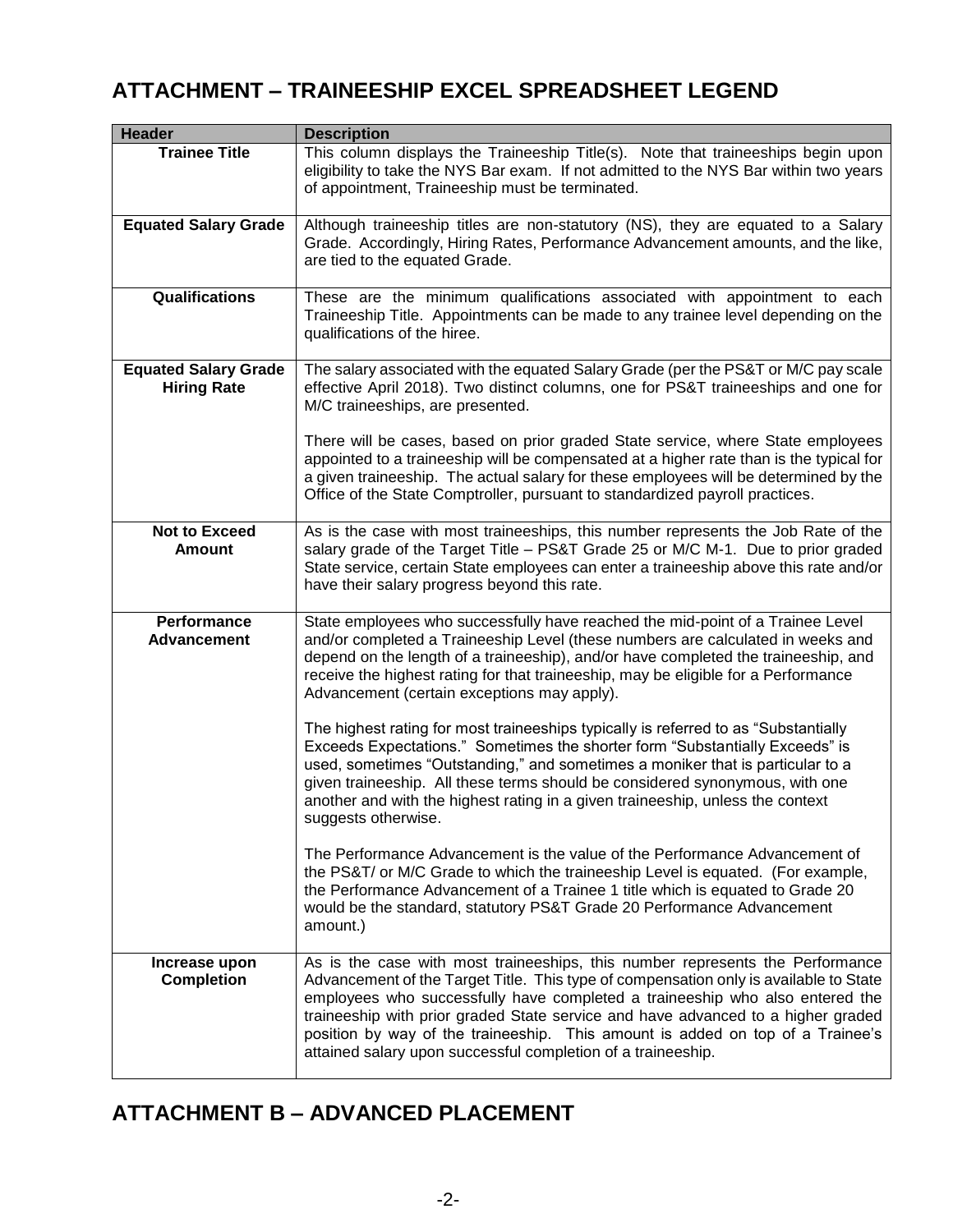Sometimes, Trainees may be appointed beyond the initial level of a traineeship. This mechanism is known as "Advanced Placement."

One example would be if a person enters the traineeship with admission to the NYS Bar and one year of experience. In that case, the person would be appointed to Assistant Attorney 3, NS=22.

When Advanced Placement occurs, the Trainee in most cases should be paid the amount associated with the equated Grade to which the traineeship Level he or she is appointed. In the example above, the person advanced placed to the title of Assistant Attorney 3 should be paid at the Grade 22 level, because the traineeship is equated to Grade 22. Employees transferring into a traineeship from elsewhere in State service may be paid a different amount, pursuant to normal payroll rules.

Advanced Placement typically is at the employer's discretion. Advanced Placement and Early Advancement (see Attachment C) cannot be combined and should not be confused.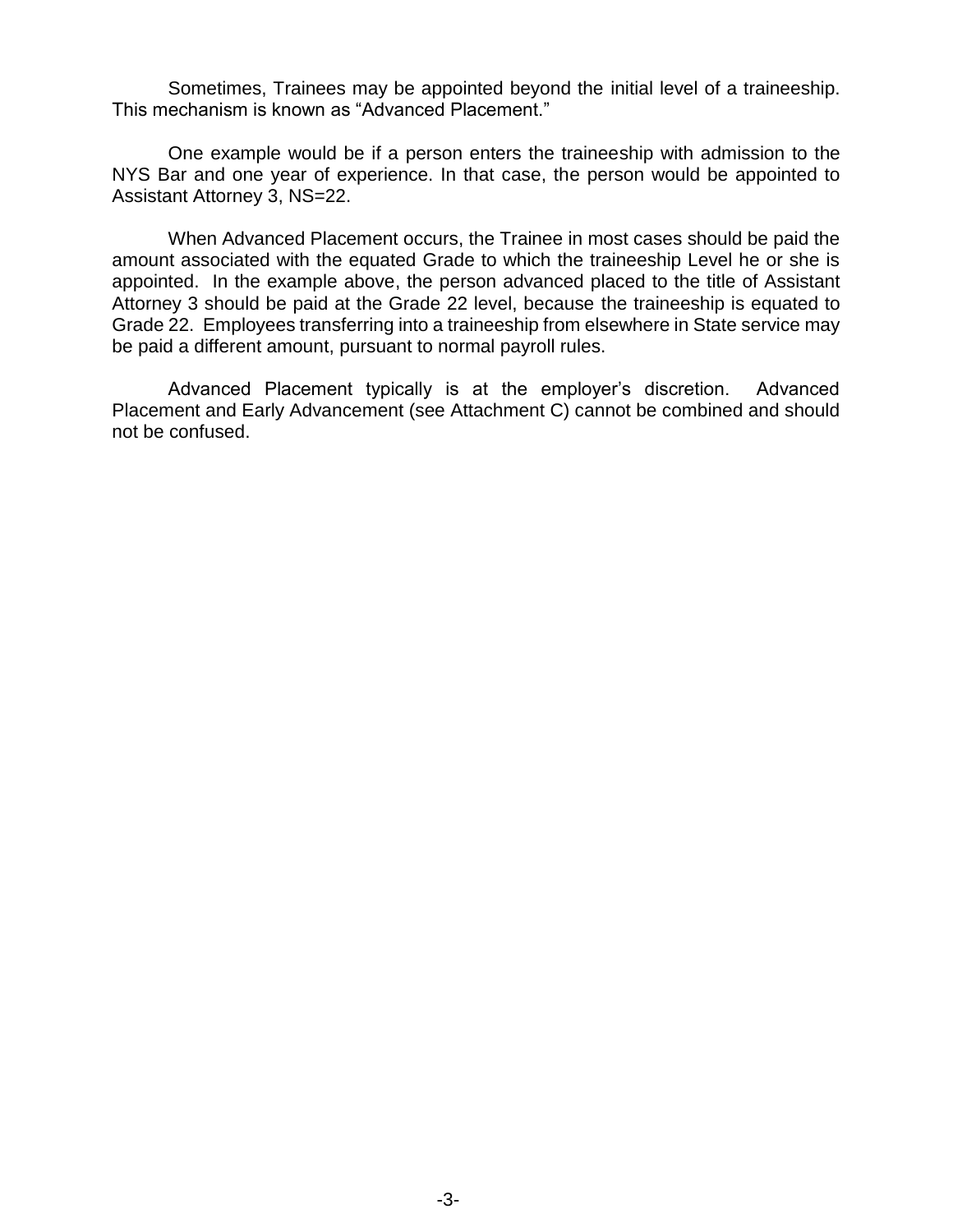## **ATTACHMENT C – EARLY ADVANCEMENT**

Three-year traineeships in the PS&T and M/C units that lead to a legal specialty Target Title allocated at Grade 25 and are in the Competitive Class may be subject to "Early Advancement," also known as "Fast-Tracking." Under Early Advancement, Trainees may be advanced to the Target Title at the Mid-Traineeship Level of the final trainee level (Grade 22), and/or at any time between then and the end of the traineeship, if they have received the highest Performance Rating for that traineeship at that point and at the prior rating point. Early Advancement is at employer discretion.

As noted elsewhere in this memorandum, a Trainee being Early Advanced may benefit from a Performance Advancement at the time of his or her being advanced, depending upon performance review, current salary, and/or the particulars of that individual's status or situation.

Advanced Placement and Early Advancement cannot be combined and should not be confused.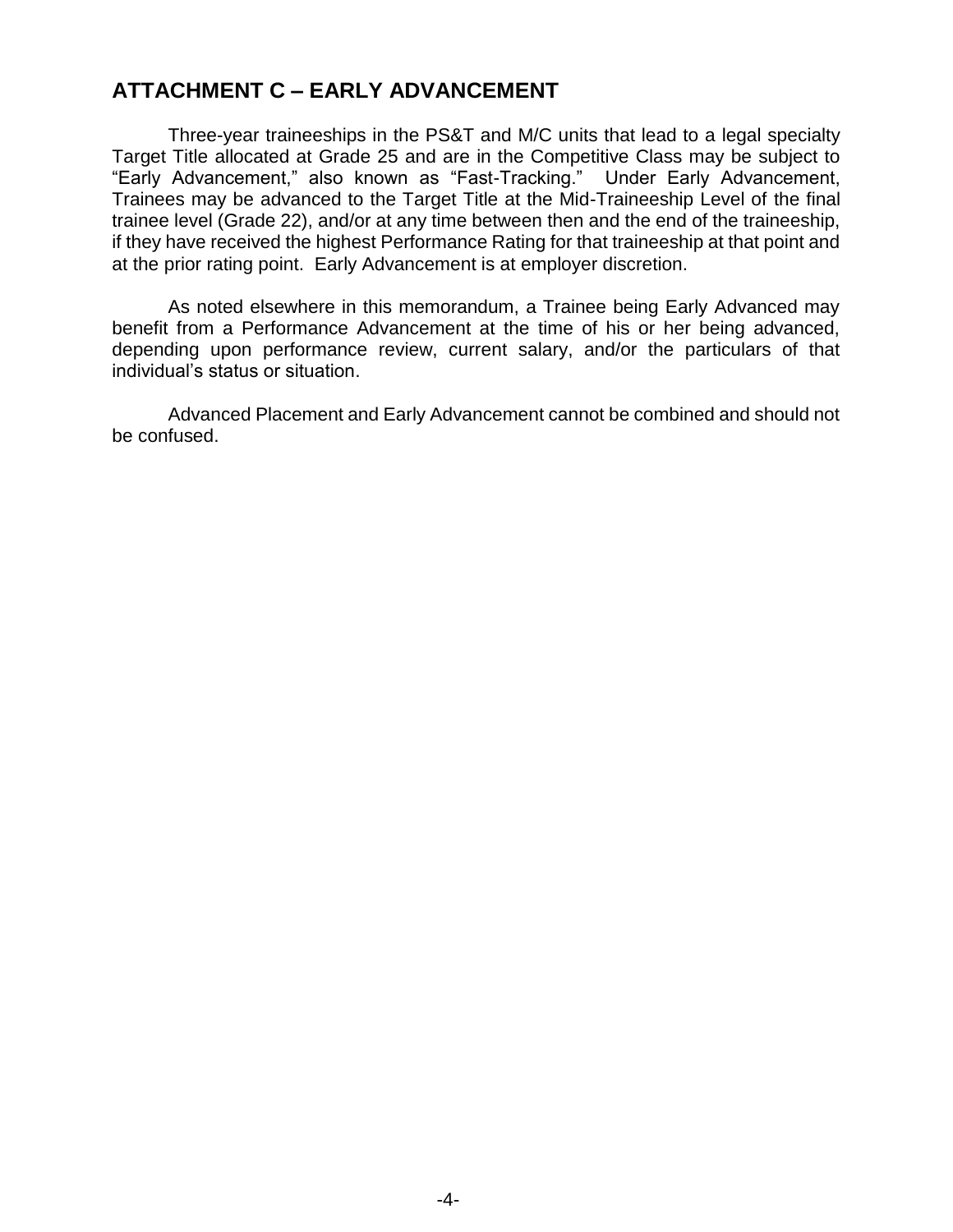## **ATTACHMENT D – SALARY RATE PROGRESSION SCENARIOS**

The following progressions are for general scenarios; the Office of the State Comptroller should be contacted with questions regarding specific employees. Barring exceptions, traineeship salaries are calculated consistently with the effective salary schedules.

First, some commonly used traineeship terms will be defined so that the scenarios presented will be more understandable. Then, the most-common scenarios will be presented.

### **A. Traineeship Terms and Definitions**

#### **Three Year traineeships**

| <b>Term</b>                                                               | <b>Definition</b>                                                                                                                          |
|---------------------------------------------------------------------------|--------------------------------------------------------------------------------------------------------------------------------------------|
| Mid-traineeship Level                                                     | 26-Week Interval, 78-Week Interval, and 130-Week Interval.<br>At this point the Trainee typically continues or is terminated.              |
| End of the Traineeship Level (i.e.,<br>transition between Trainee titles) | 52-Week Interval and 104-Week Interval. At this point the<br>Trainee typically advances to the next Traineeship Level or is<br>terminated. |
| Completion of the traineeship                                             | 156-Week Interval. At this point the Trainee<br>typically<br>advances to the Target Title or is terminated.                                |

### **B. Scenarios: Traineeships Longer Than One (1) Year**

| <b>Scenario</b>     | <b>Description</b>                                                                                                                                                                                                                                                                                                                                                                                                                                                                                                                                                                                                                                                                                                                                                                                                                                                                                                                                                                                                                       |
|---------------------|------------------------------------------------------------------------------------------------------------------------------------------------------------------------------------------------------------------------------------------------------------------------------------------------------------------------------------------------------------------------------------------------------------------------------------------------------------------------------------------------------------------------------------------------------------------------------------------------------------------------------------------------------------------------------------------------------------------------------------------------------------------------------------------------------------------------------------------------------------------------------------------------------------------------------------------------------------------------------------------------------------------------------------------|
| <b>No Prior</b>     | <b>Starting Compensation</b> - The Hiring Rate of a traineeship.                                                                                                                                                                                                                                                                                                                                                                                                                                                                                                                                                                                                                                                                                                                                                                                                                                                                                                                                                                         |
| <b>Graded State</b> |                                                                                                                                                                                                                                                                                                                                                                                                                                                                                                                                                                                                                                                                                                                                                                                                                                                                                                                                                                                                                                          |
| <b>Service</b>      | <b>Compensation Progression</b> – If rated "Substantially Exceeds Expectations" at the<br>Mid-Traineeship Level Interval, add the applicable Performance Advancement on top<br>of the current traineeship salary (the addition of the "Performance Advancement"<br>cannot exceed the Not to Exceed Amount). If not rated "Substantially Exceeds"<br>Expectations" at the Mid-Traineeship Level Interval, continue traineeship at current<br>salary. At the end of the Traineeship Level, pay the higher of the current traineeship<br>salary or the Hiring Rate of the Trainee Title in conjunction with the movement between<br>Trainee levels. Additionally, if rated "Substantially Exceeds Expectations" at the end of<br>a Traineeship Level interval, add the applicable Performance Advancement on top of<br>the new Trainee level salary (the addition of the Performance Advancement cannot<br>exceed the Not to Exceed Amount). If not rated "Substantially Exceeds," continue<br>traineeship at the new Trainee Level salary. |
|                     | <b>Ending Compensation</b> – The higher of the current traineeship salary or the Hiring<br>Rate of the Target Title. If rated "Substantially Exceeds Expectations" when advanced<br>to the Target Title and also rated "Substantially Exceeds Expectations" at the<br>completion of the prior rating period, add the applicable Performance Advancement on<br>top of the higher of the current traineeship salary or the Hiring Rate of the full<br>performance level title (the addition of the Performance Advancement cannot make the<br>salary exceed the "Not to Exceed Amount"). If not rated "Substantially Exceeds<br>Expectations" when advanced to the Target Title and at the prior rating interval, do not<br>add the "Performance Advancement" to this salary.                                                                                                                                                                                                                                                              |